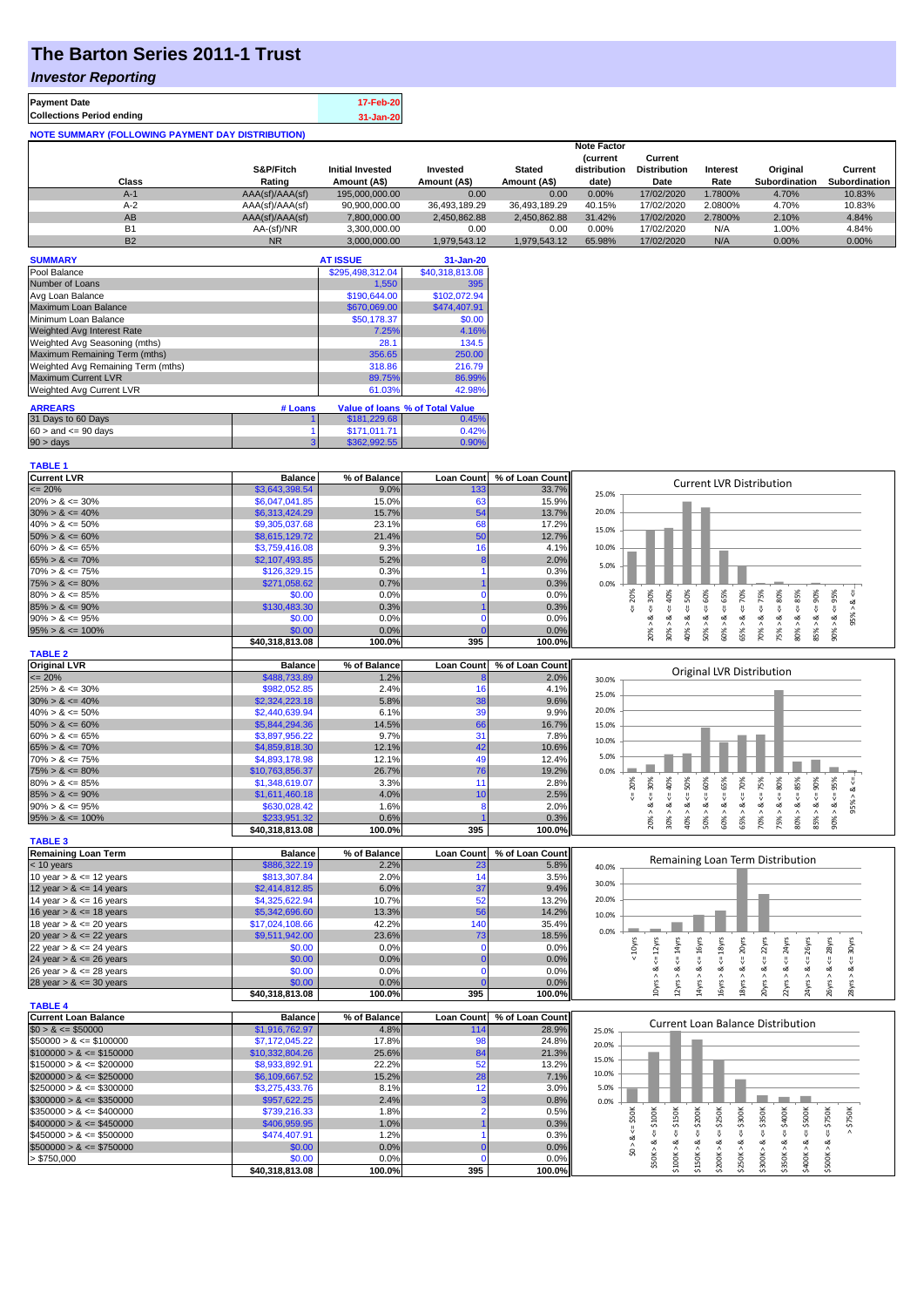# **The Barton Series 2011-1 Trust**

### *Investor Reporting*

| <b>Collections Period ending</b>                      |                                   | 17-Feb-20         |                   |                 |                                                                                                                                                |
|-------------------------------------------------------|-----------------------------------|-------------------|-------------------|-----------------|------------------------------------------------------------------------------------------------------------------------------------------------|
|                                                       |                                   | 31-Jan-20         |                   |                 |                                                                                                                                                |
| <b>TABLE 5</b>                                        |                                   |                   |                   |                 |                                                                                                                                                |
| <b>Loan Seasoning</b>                                 | <b>Balance</b>                    | % of Balance      | <b>Loan Count</b> | % of Loan Count |                                                                                                                                                |
| $\leq$ 6 mths                                         | \$0.00                            | 0.0%              |                   | 0.0%            | Loan Seasoning Distribution<br>35.0%                                                                                                           |
| $> 8 \le 12$ mth                                      | \$0.00                            | 0.0%              |                   | 0.0%            | 30.0%                                                                                                                                          |
| $12 > 8 \le 18$ mths                                  | \$0.00                            | 0.0%              | 0                 | 0.0%            | 25.0%                                                                                                                                          |
| $18 > 8 \le 24$ mths                                  | \$0.00                            | 0.0%              | $\Omega$          | 0.0%            | 20.0%                                                                                                                                          |
| $2 > 8 \le 3$ years                                   | \$0.00                            | 0.0%              |                   | 0.0%            | 15.0%                                                                                                                                          |
| $3 > 8 \le 4$ years                                   | \$0.00<br>\$0.00                  | 0.0%<br>0.0%      | n                 | 0.0%<br>0.0%    | 10.0%                                                                                                                                          |
| $4 > 8 \le 5$ years<br>$5 > 8 \le 6$ years            | \$0.00                            | 0.0%              | $\Omega$          | 0.0%            | 5.0%                                                                                                                                           |
| $6 > 8 \le 7$ years                                   | \$0.00                            | 0.0%              | 0                 | 0.0%            | 0.0%                                                                                                                                           |
| $7 > 8 \le 8$ years                                   | \$0.00                            | 0.0%              | 0                 | 0.0%            | 6 mths<br>mths<br>$\leq$ 9 years<br>$\leq 12$ mth<br>years<br>$\leq$ 7 years<br><= 10 years<br>$\leq$ = 4 years<br>6 years<br>$\leq$ = 8 years |
| $8 > 8 \le 9$ years                                   | \$0.00                            | 0.0%              | 0                 | 0.0%            | 24<br>$\leq$ = 3                                                                                                                               |
| $9 > 8 \le 10$ years                                  | \$12,409,092.42                   | 30.8%             | 96                | 24.3%           | $12 > 8$ <= 18 mths<br>$4 > 8$ <= 5 years<br>₩<br>₩                                                                                            |
| $> 10$ years                                          | \$27,909,720.66                   | 69.2%             | 299               | 75.7%           | 2 > 8<br>3 > 8<br>5 > 8<br>6 > 8<br>7 > 8<br>8 > 8<br>∘&<br>$18 > 8$ .<br>ಷ<br>$^\wedge_\mathfrak{g}$                                          |
|                                                       | \$40,318,813.08                   | 100.0%            | 395               | 100.0%          |                                                                                                                                                |
| <b>TABLE 6</b>                                        |                                   |                   |                   |                 |                                                                                                                                                |
| Postcode Concentration (top 10 by value)              | <b>Balance</b>                    | % of Balance      | <b>Loan Count</b> | % of Loan Count | Geographic Distribution                                                                                                                        |
| 5700                                                  | \$1,419,461.94                    | 3.5%              | 17                | 4.3%            | 0.3%                                                                                                                                           |
| 2617                                                  | \$988,959.98<br>\$930,279.92      | 2.5%<br>2.3%      | F                 | 1.3%<br>2.0%    | 18.7%                                                                                                                                          |
| 5108<br>2602                                          | \$895,011.47                      | 2.2%              |                   | 1.8%            |                                                                                                                                                |
| 2605                                                  | \$865,744.37                      | 2.1%              |                   | 1.3%            |                                                                                                                                                |
| 5159                                                  | \$841,745.44                      | 2.1%              |                   | 1.8%            | 5.4%                                                                                                                                           |
| 2620                                                  | \$813,373.69                      | 2.0%              |                   | 1.5%            | 53.4%                                                                                                                                          |
| 5162                                                  | \$807,418.91                      | 2.0%              | 8                 | 2.0%            |                                                                                                                                                |
| 2615                                                  | \$668,874.89                      | 1.7%              |                   | 2.3%            |                                                                                                                                                |
| 6210                                                  | \$621,652.91                      | 1.5%              |                   | 1.8%            | 22.3%                                                                                                                                          |
|                                                       |                                   |                   |                   |                 |                                                                                                                                                |
| <b>TABLE 7</b><br><b>Geographic Distribution</b>      | <b>Balance</b>                    | % of Balance      | <b>Loan Count</b> | % of Loan Count | $\blacksquare$ SA $\blacksquare$ ACT<br><b>NOW WA Other</b>                                                                                    |
| <b>Australian Capital Territory</b>                   | \$9,000,878.13                    | 22.3%             | 75                | 19.0%           |                                                                                                                                                |
| New South Wales                                       | \$2,159,523.08                    | 5.4%              | 17                | 4.3%            |                                                                                                                                                |
| Northern Territory                                    | \$0.00                            | 0.0%              | 0                 | 0.0%            | Metro / Non-Metro / Inner City Distribution                                                                                                    |
| Queensland                                            | \$0.00                            | 0.0%              | $\Omega$          | 0.0%            | 0.9%<br>16.2%                                                                                                                                  |
| South Australia                                       | \$21,527,819.08                   | 53.4%             | 242               | 61.3%           |                                                                                                                                                |
| Tasmania                                              | \$0.00                            | 0.0%              | 0                 | 0.0%            |                                                                                                                                                |
| Victoria                                              | \$103,423.19                      | 0.3%              |                   | 0.8%            |                                                                                                                                                |
| Western Australia                                     | \$7,527,169.60                    | 18.7%             | 58                | 14.7%           |                                                                                                                                                |
|                                                       | \$40,318,813.08                   | 100.0%            | 395               | 100.0%          |                                                                                                                                                |
| <b>TABLE 8</b>                                        |                                   |                   |                   |                 |                                                                                                                                                |
| Metro/Non-Metro/Inner-City                            | <b>Balance</b>                    | % of Balance      | <b>Loan Count</b> | % of Loan Count | 82.9%                                                                                                                                          |
| Metro                                                 | \$33,421,662.95                   | 82.9%             | 322               | 81.5%           |                                                                                                                                                |
| Non-metro                                             | \$6,527,864.71                    | 16.2%             | 70                | 17.7%           |                                                                                                                                                |
| Inner city                                            | \$369,285.42                      | 0.9%              |                   | 0.8%            | $M$ Metro<br>Non-metro<br>Inner city                                                                                                           |
|                                                       | \$40,318,813.08                   | 100.0%            | 395               | 100.0%          |                                                                                                                                                |
| <b>TABLE 9</b><br><b>Property Type</b>                | <b>Balance</b>                    | % of Balance      | <b>Loan Count</b> | % of Loan Count |                                                                                                                                                |
| <b>Residential House</b>                              | \$36,984,252.41                   | 91.7%             | 36'               | 91.4%           | <b>Occupancy Type Distribution</b>                                                                                                             |
| <b>Residential Unit</b>                               | \$3,192,129.05                    | 7.9%              | 33                | 8.4%            |                                                                                                                                                |
| Rural                                                 | \$0.00                            | 0.0%              | O                 | 0.0%            | 5.1%                                                                                                                                           |
| Semi-Rural                                            | \$0.00                            | 0.0%              | O                 | 0.0%            |                                                                                                                                                |
|                                                       |                                   |                   |                   |                 |                                                                                                                                                |
| <b>High Density</b>                                   | \$142,431.62                      | 0.4%              |                   | 0.3%            |                                                                                                                                                |
|                                                       | \$40,318,813.08                   | 100.0%            | 395               | 100.0%          |                                                                                                                                                |
| <b>TABLE 10</b>                                       |                                   |                   |                   |                 |                                                                                                                                                |
| <b>Occupancy Type</b>                                 | <b>Balance</b>                    | % of Balance      | <b>Loan Count</b> | % of Loan Count |                                                                                                                                                |
| <b>Owner Occupied</b>                                 | \$38,248,704.45                   | 94.9%             | 370               | 93.7%           |                                                                                                                                                |
| Investment                                            | \$2,070,108.63                    | 5.1%              | 25                | 6.3%            |                                                                                                                                                |
|                                                       | \$40,318,813.08                   | 100.0%            | 395               | 100.0%          | 94.9%                                                                                                                                          |
| <b>TABLE 11</b>                                       |                                   |                   |                   |                 |                                                                                                                                                |
| <b>Employment Type Distribution</b>                   | <b>Balance</b>                    | % of Balance      | <b>Loan Count</b> | % of Loan Count | Owner Occupied<br>Investment                                                                                                                   |
| Contractor                                            | \$883,852.79                      | 2.2%              |                   | 1.8%            |                                                                                                                                                |
| Pay-as-you-earn employee (casual)                     | \$1,160,419.92                    | 2.9%              | 11                | 2.8%            | <b>LMI Provider Distribution</b>                                                                                                               |
| Pay-as-you-earn employee (full time)                  | \$31,207,460.17<br>\$2,947,718.54 | 77.4%<br>7.3%     | 296<br>36         | 74.9%<br>9.1%   |                                                                                                                                                |
| Pay-as-you-earn employee (part time)<br>Self employed |                                   | 3.8%              | 15                | 3.8%            | 6.6%                                                                                                                                           |
| No data                                               | \$1,550,716.57<br>\$2,568,645.09  | 6.4%              | 30                | 7.6%            |                                                                                                                                                |
|                                                       | \$40,318,813.08                   | 100.0%            | 395               | 100.0%          |                                                                                                                                                |
| <b>TABLE 12</b>                                       |                                   |                   |                   |                 |                                                                                                                                                |
| <b>LMI Provider</b>                                   | <b>Balance</b>                    | % of Balance      | <b>Loan Count</b> | % of Loan Count |                                                                                                                                                |
| QBE                                                   | \$37,662,451.56                   | 93.4%             | 379               | 95.9%           |                                                                                                                                                |
| Genworth                                              | \$2,656,361.52                    | 6.6%              | 16                | 4.1%            |                                                                                                                                                |
|                                                       | \$40,318,813.08                   | 100.0%            | 395               | 100.0%          |                                                                                                                                                |
| <b>TABLE 13</b>                                       |                                   |                   |                   |                 | 93.4%                                                                                                                                          |
| <b>Arrears</b>                                        | <b>Balance</b>                    | % of Balance      | <b>Loan Count</b> | % of Loan Count | $\blacksquare$ QBE<br>Genworth                                                                                                                 |
| $= 0$ days                                            | \$38,647,080.88                   | 95.9%             | 382               | 96.7%           |                                                                                                                                                |
| $0 >$ and $\leq$ 30 days                              | \$956,498.26                      | 2.4%              |                   | 2.0%            |                                                                                                                                                |
| $30 >$ and $\leq 60$ days                             | \$181,229.68                      | 0.4%              |                   | 0.3%            | Interest Rate Type Distribution                                                                                                                |
| $60 >$ and $\leq 90$ days<br>$90 > \text{days}$       | \$171,011.71<br>\$362,992.55      | 0.4%<br>0.9%      |                   | 0.3%<br>0.8%    | 9.6%                                                                                                                                           |
|                                                       | \$40,318,813.08                   | 100.0%            | 395               | 100.0%          |                                                                                                                                                |
| <b>TABLE 14</b>                                       |                                   |                   |                   |                 |                                                                                                                                                |
| <b>Interest Rate Type</b>                             | <b>Balance</b>                    | % of Balance      | <b>Loan Count</b> | % of Loan Count |                                                                                                                                                |
| Variable                                              | \$36,458,681.08                   | 90.4%             | 360               | 91.1%           |                                                                                                                                                |
| Fixed                                                 | \$3,860,132.00                    | 9.6%              | 35                | 8.9%            |                                                                                                                                                |
|                                                       | \$40,318,813.08                   | 100.0%            | 395               | 100.0%          |                                                                                                                                                |
| <b>TABLE 15</b>                                       |                                   |                   |                   |                 |                                                                                                                                                |
| <b>Weighted Ave Interest Rate</b>                     | <b>Balance</b>                    | <b>Loan Count</b> |                   |                 | 90.4%<br><b>■ Variable</b><br><b>Fixed</b>                                                                                                     |